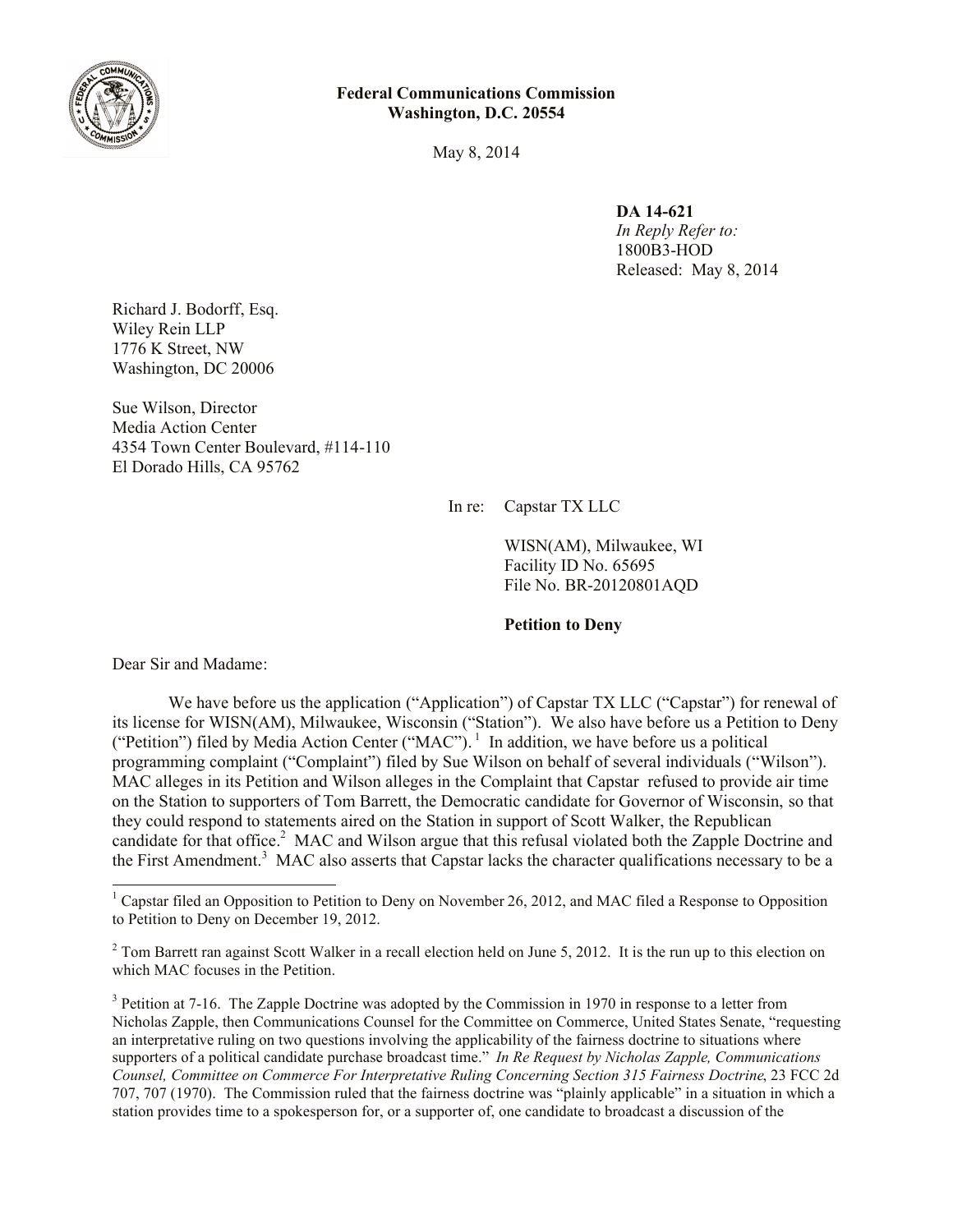Commission licensee.<sup>4</sup> For the reasons discussed below, we deny the Petition and the Complaint and grant the Application.

A petition to deny a renewal application must, pursuant to Section 309(d) of the Communications Act of 1934, as amended (the "Act"),<sup>5</sup> provide properly supported allegations of fact that, if true, would establish a substantial and material question of fact that grant of the application would be *prima facie* inconsistent with Section 309(k) of the Act,<sup>6</sup> which governs our evaluation of an application for license renewal. Specifically, Section  $309(k)(1)$  provides that we are to grant a renewal application if, upon consideration of the application and pleadings, we find that (1) the station has served the public interest, convenience, and necessity; (2) there have been no serious violations of the Act or the Rules; and (3) there have been no other violations that, taken together, constitute a pattern of abuse.<sup>7</sup> If, however, the licensee fails to meet that standard, the Commission may deny the application, after notice and opportunity for a hearing under Section 309(d) of the Act, or grant the application "on terms and conditions that are appropriate, including a renewal for a term less than the maximum otherwise permitted." 8

While MAC purports to make Zapple Doctrine (and First Amendment) claims, we find that its real complaints relate to the Station's programming choices.<sup>9</sup> It is well established, however, that the Commission cannot exercise any power of censorship over broadcast stations with respect to contentbased programming decisions.<sup>10</sup> A licensee has broad discretion – based on its right to free speech – to choose the programming that it believes serves the needs and interests of the members of its audience.<sup>11</sup>

candidates or campaign issues in a particular race, and that the fairness doctrine would require that the station provide comparable time upon request to a spokesperson for or supporter of the candidate's opponent. This requirement became known as the Zapple Doctrine.

4 Petition at 16.

 $\overline{\phantom{a}}$ 

 $5$  47 U.S.C. § 309(d).

6 *Id.,* § 309(k). *See, e.g., WWOR-TV, Inc.,* Memorandum Opinion and Order, 6 FCC Rcd 193, 197 n.10 (1990), *aff'd sub nom. Garden State Broadcasting L.P. v. FCC,* 996 F.2d 386 (D.C. Cir. 1993), *reh'g denied* (D.C. Cir. Sept. 10, 1993).

<sup>7</sup> 47 U.S.C. § 309(k)(1). The renewal standard was amended to read as described in the text by Section 204(a) of the Telecommunications Act of 1996, Pub. L. No. 104-104, 110 Stat. 56 (1996). *See Implementation of Sections 204(a) and 204(c) of the Telecommunications Act of 1996 (Broadcast License Renewal Procedures),* Order, 11 FCC Rcd 6363 (1996).

 $847$  U.S.C. §§ 309(k)(2), 309(k)(3).

9 *See, e.g.,* Petition at 15.

<sup>10</sup> U.S. Const. amend. 1; 47 U.S.C. § 326 ("Nothing in [the] Act shall be understood or construed to give the Commission the power of censorship over radio communications or signals transmitted by any radio station, and no regulation or condition shall be promulgated . . . by the Commission which shall interfere with the right of free speech by means of radio communication").

<sup>11</sup> *See, e.g.*, *License Renewal Applications of Certain Commercial Radio Stations Serving Philadelphia, Pennsylvania*, Memorandum Opinion and Order, 8 FCC Rcd 6400, 6401 (1993) ("*Philadelphia Station License Renewals*"), *citing Time-Life Broadcast, Inc.*, Memorandum Opinion and Order, 33 FCC 2d 1081, 1082 (1972) and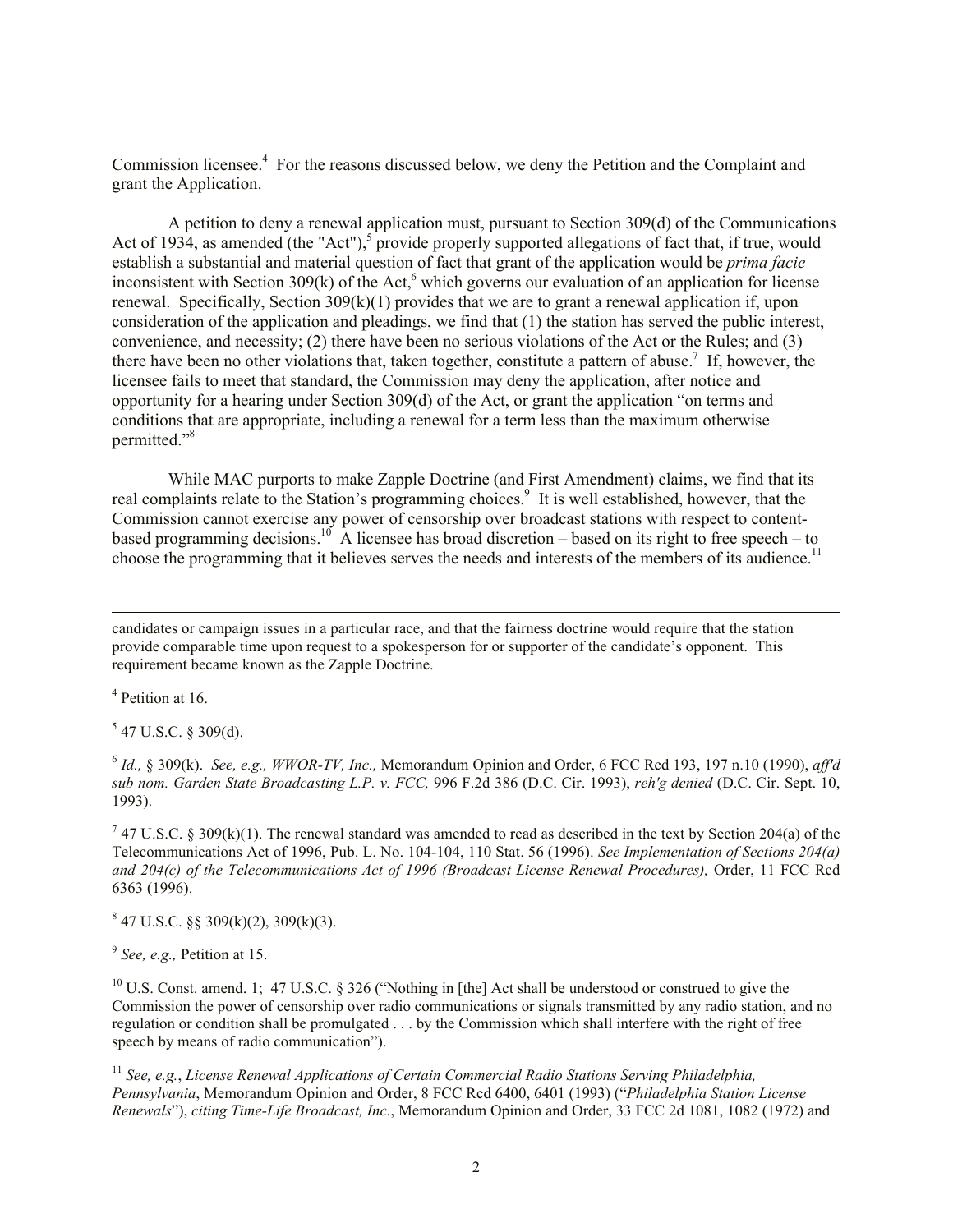We will intervene in programming matters only if a licensee abuses that discretion or where federal statutes direct us to do so.<sup>12</sup> After full review, we have determined that further Commission action is not warranted here. MAC has not shown that the licensee committed violations of the Act, the Commission's rules, or otherwise abused its discretion in determining the programming it believes serves the needs of its audience.<sup>13</sup>

In any event, we note that we have no basis to enforce the Zapple Doctrine. The doctrine was based on an interpretation of the fairness doctrine, which the Commission abrogated in *Syracuse Peace Council* in 1987 after concluding that it no longer served the public interest, was not statutorily mandated, and was inconsistent with First Amendment values.<sup>14</sup> In 1989, the D.C. Circuit affirmed the Commission's conclusion that the fairness doctrine no longer served the public interest, without reaching the constitutional question.<sup>15</sup> In August 2011, the Media Bureau and Office of Managing Director characterized the fairness doctrine as "defunct" and deleted rules referencing the fairness doctrine as "obsolete" after finding them to be "without current legal effect."<sup>16</sup> Given the fact that the Zapple Doctrine was based on an interpretation of the fairness doctrine, which has no current legal effect, we conclude that the Zapple Doctrine similarly has no current legal effect.<sup>17</sup>

*Office of Communications of United Church of Christ v. FCC*, 707 F.2d 1413 (D.C. Cir. 1983) (subsequent history omitted).

 $\overline{a}$ 

<sup>12</sup> *Philadelphia Station License Renewals*, 8 FCC Rcd at 6401 (abuse of discretion occurs if a licensee is unreasonable or discriminatory in its selection of issues that it believes are of concern to the local community or if it offers such nominal levels of issue-responsive programming so as to as effectively defaulted on its obligation). The Commission does, however, enforce the statutory prohibition on the broadcast of obscene, indecent and profane material. *See* 18 U.S.C. § 1464

<sup>13</sup> *See, e.g., WMAL(AM), Washington, DC,* Letter, 28 FCC Rcd 14907, 14908-09 (MB 2013) (denying informal objection that argued station's programming had an "incessant bias"); *KFBK(AM), Sacramento and KSTE(AM), Rancho Cordova, California,* Letter, 22 FCC Rcd 4804, 4805 (MB 2007) (informal objections against license renewals arguing that the stations aired "'heavily-biased . . . programming amount[ing] to the use of the airwaves as a relentless political pulpit, presenting only one-sided, predictable opinion on most issues, and even blatantly endorsing one political party'" denied as outside the scope of Commission authority); *KUYI(FM), Hotevilla, Arizona,* Letter, 22 FCC Rcd 17305, 17308 (MB 2007) (denying programming objections that the station broadcasted "biased political public service programming"); *WYLL(AM), Chicago, Illinois,* Letter, 22 FCC Rcd 5579, 5580 (MB 2007) (denying an informal objection based on perceived political bias due to limits on Commission authority and objector's failure to provide any specific examples of objectionable programming).

<sup>14</sup> *See Syracuse Peace Council*, Memorandum Opinion and Order, 2 FCC Rcd 5043 (1987), *recon. denied*, 3 FCC Rcd 2035 (1988).

<sup>15</sup> *Syracuse Peace Council v. FCC*, 867 F.2d 654 (D.C. Cir. 1989), *cert. denied*, 493 U.S. 1019 (1990). <sup>16</sup> Amendment of Parts 1, 73, and 76 of the Commission's Rules, Order, 26 FCC Rcd 11422, 11423 (2011).

<sup>17</sup> We acknowledge that the Commission's decision in *Syracuse* only ruled on the application of the fairness doctrine with respect to the facts before it and did not specifically address the Zapple Doctrine or certain other applications of the fairness doctrine. However, all other applications of the fairness doctrine, including its application to ballot propositions and the personal attack and political editorial rules, have subsequently been found unenforceable or ordered repealed by the U. S. Court of Appeals for the D.C. Circuit given their reliance on the fairness doctrine. *See Complaint of the Arkansas AFL-CIO and the Committee Against Amendment 2 v. Television Station KARK-TV, Little Rock, Arkansas*, 7 FCC Rcd 541 (1992); *Radio-Television News Directors Assoc. v. FCC*, 229 F.3d 269 (D.C. Cir. 2000). We note that, unlike the personal attack and political editorial rules, the Zapple Doctrine was never codified as a rule. Thus, rulemaking proceedings were not necessary to repeal it.